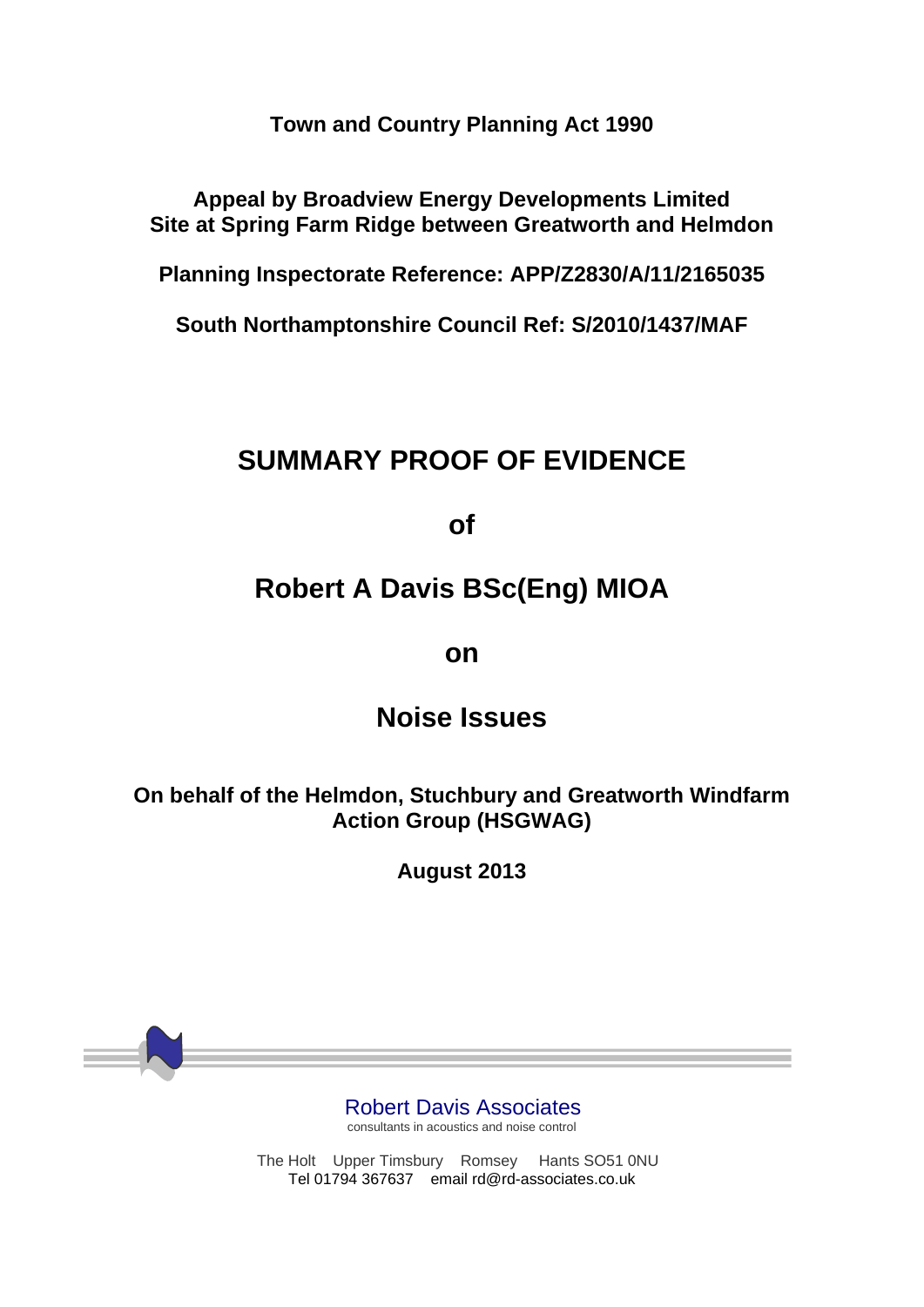- S1 My name is Robert Davis. My qualifications and experience are summarised in my main proof. I have been instructed by the Helmdon, Stuchbury and Greatworth Windfarm Action Group to review the noise assessment for the proposed wind farm at Spring Farm Ridge, Helmdon, and to present evidence on noise at this appeal.
- S2 I have reviewed the noise assessment as set out in the Appendix G of the Environmental Statement (ES) dated September 2010, Chapter 12 of the Further Environmental Assessment (FEI) dated February 2012, and the TNEI Note of 7 August 2013. I reach the following conclusions:
- S3 I do not consider that noise from construction and decommissioning activities should present any obstacle to planning permission, subject to appropriate controls. I am aware that there are public concerns about low frequency noise, infrasound and vibration from wind turbines and possible resulting adverse health effects, but there is no general, scientifically-informed agreement that such effects can result. Therefore my evidence relates only to the assessment of the levels of wind turbine noise, as measured on the dB(A) scale, likely to be audible at dwellings in the vicinity of the site, and the effects of these levels of noise on residential amenity and the amenity of the local countryside.
- S4 I am currently awaiting a response from Mr Arnott of TNEI to attempt to clarify two issues:
	- The values of Sound Power Levels assumed for the Vestas V90 2.0MW turbine now adopted as a 'candidate' for the purposes of noise assessment.
	- The necessity for and effect of carrying out directional analysis on the background noise data to derive appropriate noise limits for receptors to the south, south west and south east of the site.

Depending on the outcome of these discussions, which may lead to revisions to the assessment, I may need to provide supplementary evidence.

S5 The noise assessment as presented relies wholly on a comparison between predicted wind farm noise levels, at local dwellings, with noise limits derived from measurements of existing background noise levels using the procedure in the ETSU-R-97 Report. I do not consider that sole reliance on such a comparison is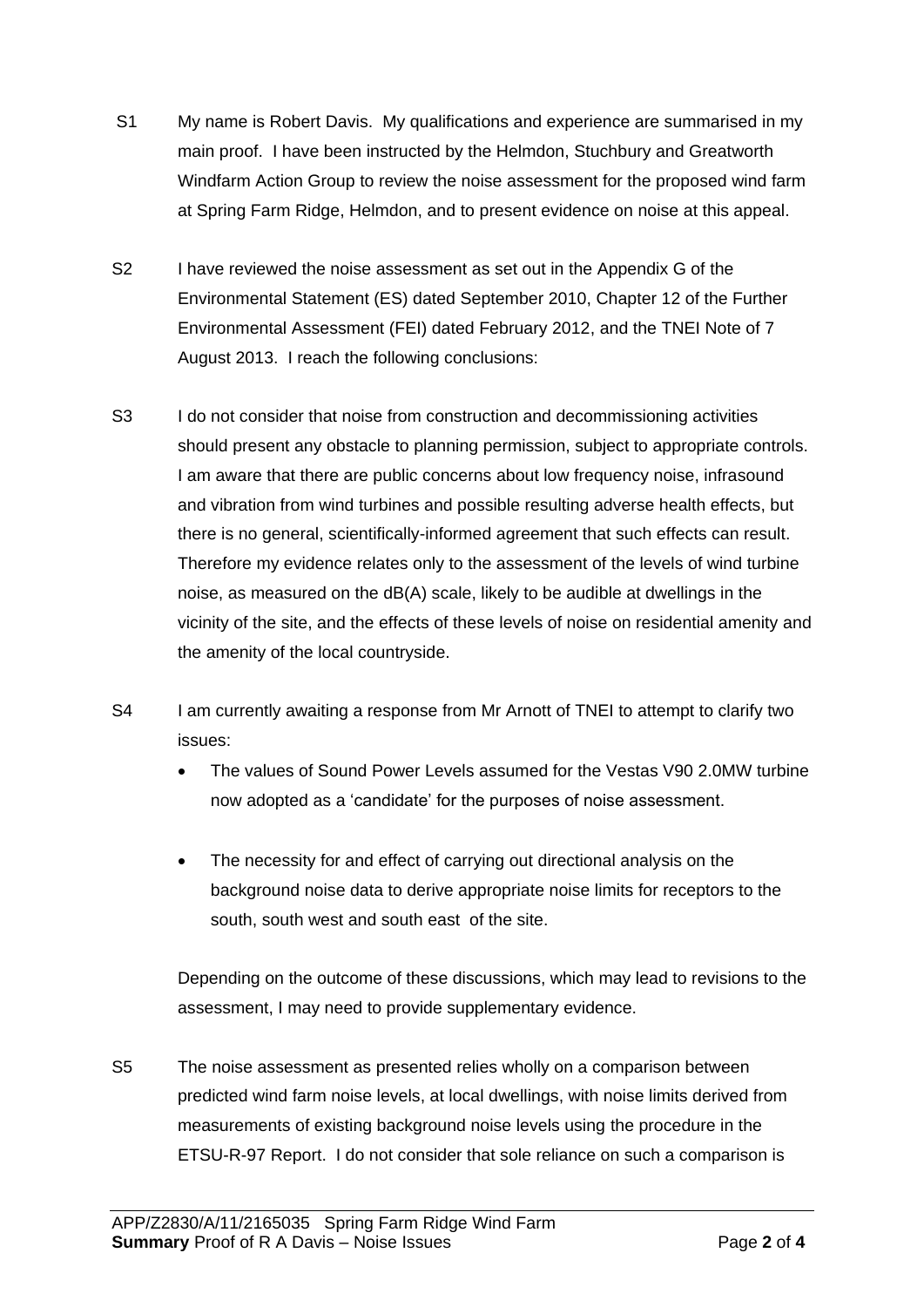sufficient to consider the potential effects of wind farm noise on residential amenity in rural areas where background noise levels can be very low.

- S6 Even if it is agreed that noise from the wind farm would not exceed noise limits properly derived using ETSU-R-97, this would not mean that there would be no adverse noise impact in this rural area. This is because the ETSU noise limits do not represent the threshold of no substantial adverse noise impact but only an upper limit of absolute acceptability: the ETSU procedure provides only a 'pass/fail' test. Clearly noise levels cannot change from being 'of no consequence' to 'unacceptable' once a particular threshold is passed. It follows that there must be some adverse impact at noise levels below such a threshold. These impacts could be substantial, as they would be in this case, to the extent that many people would find them unacceptable.
- S7 I have made comparisons between predicted wind turbine noise levels and existing background noise levels, including using the principle of British Standard 4142, to provide a measure of this adverse impact.
- S8 Inspectors at other inquiries have given weight to this consideration, even in cases where it was not disputed that the ETSU limits would be complied with, and have expressed the view that material loss of amenity can result even in situations where noise levels are 'ETSU-compliant'.
- S9 National policy does not state that compliance with ETSU-R-97 limits should be the one and only test of whether the noise impact of a proposed wind farm is acceptable in reaching a planning decision.
- S10 It is clear that some residents in the vicinity of the proposed Spring Farm Ridge wind farm would experience a significant increase in background noise levels in this currently tranquil area. Wind turbine noise would be clearly audible outside dwellings in some wind conditions during daytime amenity hours (evenings, Saturday afternoons and Sundays). At night, wind turbine noise would be audible in bedrooms, when windows are open, at a level significantly higher than the background noise level from other sources. At four dwellings in particular, noise levels in bedrooms at night are likely to equal or exceed the WHO recommended limit to avoid sleep disturbance. Residents would suffer a substantial loss of amenity.